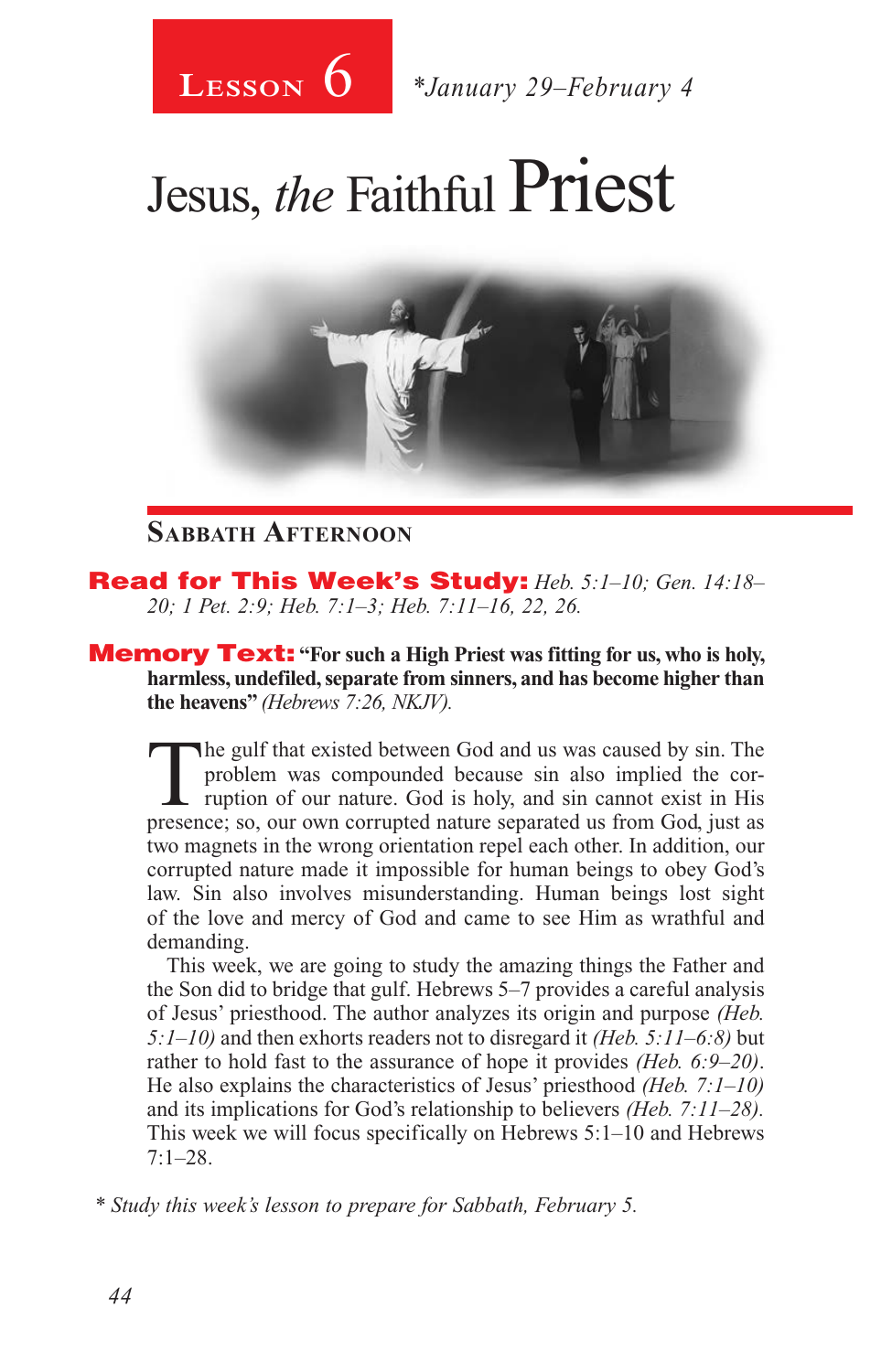### **A Priest on Behalf of Human Beings**

**Read** Hebrews 5:1–10. What is the role of the priesthood and, accord**ing to this passage, how does Jesus fulfill that role?**

The basic purpose of the Levitical priesthood was to mediate between sinful people and God. Priests were appointed by God in order to minister in behalf of human beings; therefore, they needed to be merciful and understanding of human weaknesses.

\_\_\_\_\_\_\_\_\_\_\_\_\_\_\_\_\_\_\_\_\_\_\_\_\_\_\_\_\_\_\_\_\_\_\_\_\_\_\_\_\_\_\_\_\_\_\_\_\_\_\_\_\_\_\_\_

\_\_\_\_\_\_\_\_\_\_\_\_\_\_\_\_\_\_\_\_\_\_\_\_\_\_\_\_\_\_\_\_\_\_\_\_\_\_\_\_\_\_\_\_\_\_\_\_\_\_\_\_\_\_\_\_

In Hebrews 5:5–10, Paul shows that Jesus perfectly fulfills those purposes: God appointed Him *(Heb. 5:5, 6),* and Jesus understands us because He also has suffered *(Heb. 5:7, 8)*.

There are some important differences, however. Jesus was not "chosen from among men" *(Heb. 5:1, ESV).* Instead, Jesus adopted human nature in order, among other things, to serve as a priest in our behalf. Jesus did not offer sacrifices for His own sins *(Heb. 5:3)*, but only for our sins, because He was sinless *(Heb. 4:15, Heb. 7:26–28).*

Hebrews says that Jesus prayed "to Him who was able to save Him from death, and was heard" *(Heb. 5:7, NKJV).* Hebrews was referring to the second death, from which God saved Jesus when He resurrected Him *(Heb. 13:20).* Hebrews also says that Jesus "learned obedience through what he suffered" *(Heb. 5:8, ESV).* Obedience was new to Jesus, not because He was disobedient but because He was God. As Sovereign over the universe, Jesus did not obey anyone; instead, everyone obeyed Him.

Jesus' sufferings and death on the cross are an essential part of His priestly ministry. Sufferings did not perfect Jesus in the sense that He improved morally or ethically. Sufferings did not make Him merciful. To the contrary, Jesus came to this earth because He always was merciful, which is why He had compassion on us *(Heb. 2:17).* What Hebrews means is that it was through sufferings that the reality of Jesus' brotherly love, the authenticity of His human nature, and the depth of His submission as Representative of humanity to the will of the Father were truly expressed and revealed. He was "perfected" in the sense that His sufferings qualified Him to be our High Priest. It was His life of perfect obedience, and then His death on the cross, that constitute the sacrificial offering that Jesus presented before the Father as our Priest.

**First Peter 2:9 says that we are "a royal priesthood." What does Jesus' life tell you that your relationship with other human beings should be because we are in this sacred role?**

\_\_\_\_\_\_\_\_\_\_\_\_\_\_\_\_\_\_\_\_\_\_\_\_\_\_\_\_\_\_\_\_\_\_\_\_\_\_\_\_\_\_\_\_\_\_\_\_\_\_\_\_\_\_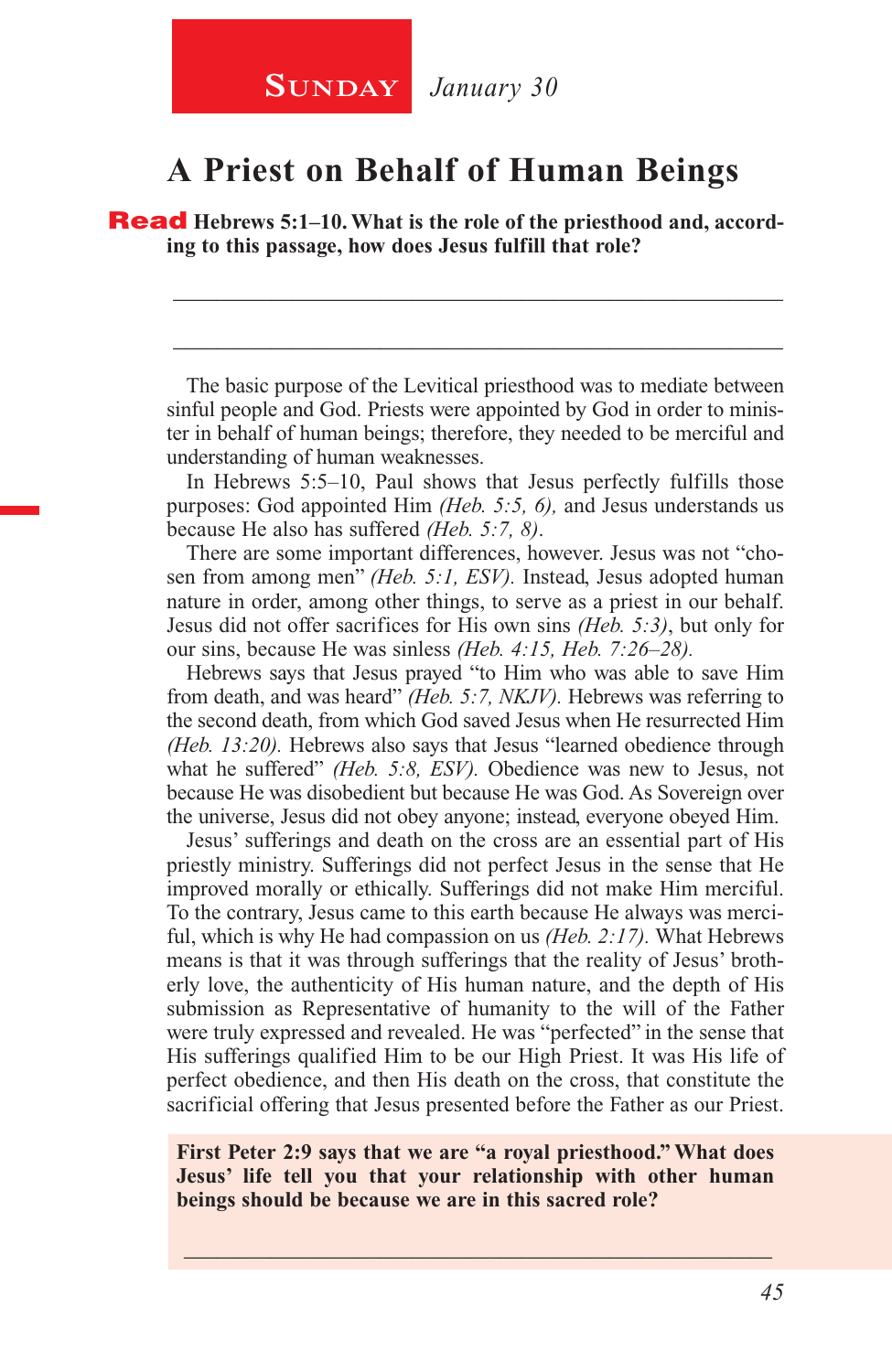### **According to the Order of Melchizedek**

\_\_\_\_\_\_\_\_\_\_\_\_\_\_\_\_\_\_\_\_\_\_\_\_\_\_\_\_\_\_\_\_\_\_\_\_\_\_\_\_\_\_\_\_\_\_\_\_\_\_\_\_\_\_\_\_

\_\_\_\_\_\_\_\_\_\_\_\_\_\_\_\_\_\_\_\_\_\_\_\_\_\_\_\_\_\_\_\_\_\_\_\_\_\_\_\_\_\_\_\_\_\_\_\_\_\_\_\_\_\_\_\_

Read **Genesis 14:18–20 and Hebrews 7:1–3. Who was Melchizedek, and how did he prefigure Jesus?**

Melchizedek was both a king and a priest. He also was superior to Abraham, since Abraham paid him tithe. Likewise, Jesus is King and Priest *(Heb. 1:3)*; unlike Melchizedek, however, Jesus was sinless *(Heb. 7:26–28)*.

Hebrews 7:15 explains that Jesus was Priest "in the likeness of Melchizedek" *(NKJV)*. This is what the earlier expression in Hebrews, "according to the order of Melchizedek" *(Heb. 5:6, NKJV)*, means. Jesus was not a successor of Melchizedek, but His priesthood was similar to his.

For instance, Paul says that Melchizedek was without father, mother, genealogy, birth, and death. Some have suggested that Melchizedek was an incarnation of Jesus in the time of Abraham. But this thought does not fit the argument of Hebrews. Melchizedek "resembles" Jesus *(see ESV)*, which implies that he was different from Jesus *(Heb. 7:3)*.

It also has been suggested that Melchizedek was a heavenly being, but this would destroy the argument of Hebrews. If Melchizedek were without father, mother, beginning, or end, he would be God Himself. This poses a problem. Melchizedek's heavenly, fully divine priesthood would have preceded the ministry of Jesus. If this were the case, as Hebrews says, "what further need would there have been for another priest to arise" *(Heb. 7:11, ESV)*?

Instead, Hebrews uses the silence of Scripture regarding Melchizedek's birth, death, and genealogy to build a *typology*, a symbol, for Jesus' priestly ministry *(Gen. 14:18–20)* and reveals that Jesus Himself was eternal. In short, Melchizedek was a Canaanite king-priest who served as a type of Christ.

"It was Christ that spoke through Melchizedek, the priest of the most high God. Melchizedek was not Christ, but he was the voice of God in the world, the representative of the Father. And all through the generations of the past, Christ has spoken; Christ has led His people, and has been the light of the world."—Ellen G. White, *Selected Messages*, book 1, p. 409.

**What does the revelation about Melchizedek teach us about how God works among those who have never had human missionaries preach to them?**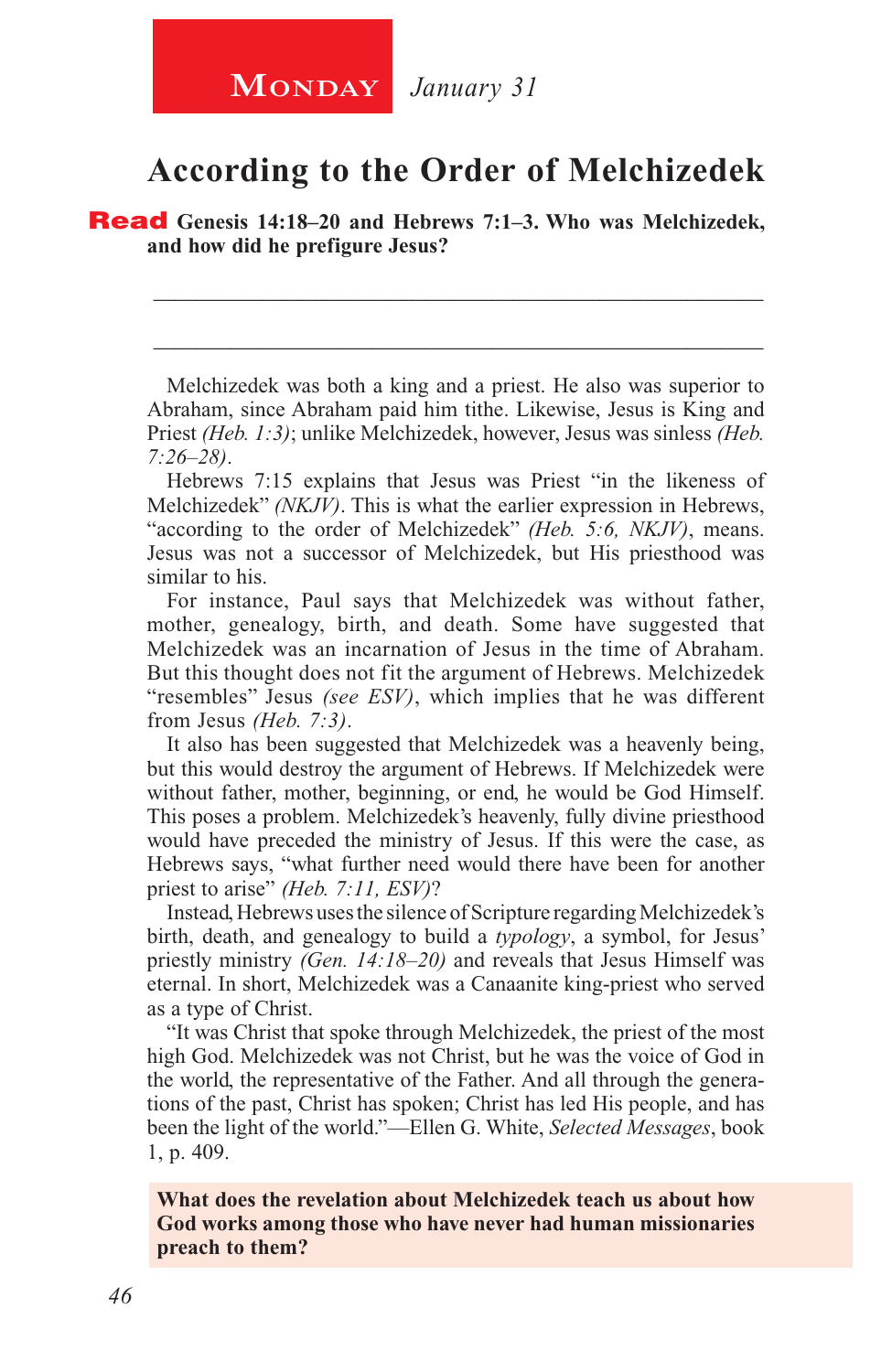### **An Effective Priest**

"Therefore, if perfection were through the Levitical priesthood (for under it the people received the law), what further need was there that another priest should rise according to the order of Melchizedek, and not be called according to the order of Aaron?" *(Heb. 7:11, NKJV)*.

Priests are mediators between God and human beings. Hebrews says, however, that Levitical priests could not provide complete, confident access to God because they could not provide *perfection (Heb. 7:11, 18, 19)*. After all, they themselves weren't perfect; so, how could they somehow bestow perfection upon others?

Nor could the animal sacrifices cleanse the conscience of the sinner. Their purpose was to point forward to the ministry of Jesus and His sacrifice, which alone would provide true cleansing from sin *(Heb. 9:14; Heb. 10:1–3, 10–14).* The function of the Levitical priests and their sacrifices was temporary and illustrative. Through their ministry, God wanted to lead the people to put their faith in the future ministry of Jesus, " 'the Lamb of God who takes away the sin of the world!'" *(John 1:29, NKJV).*

#### Read **Hebrews 7:11–16. Why was there a need to change the law?**

Hebrews 7:12 explains that the change of priesthood made a change in the law necessary. Why? Because there was a very strict law that prohibited a person who was not of the line of Levi through Aaron from serving as a priest *(Num. 3:10; Num. 16:39, 40)*. Hebrews 7:13, 14 explains that Jesus was from the line of Judah, and so this law prohibited Him from being a Levitical priest. So, Paul argues that the appointment of Jesus as Priest meant God has changed the law of the priesthood.

\_\_\_\_\_\_\_\_\_\_\_\_\_\_\_\_\_\_\_\_\_\_\_\_\_\_\_\_\_\_\_\_\_\_\_\_\_\_\_\_\_\_\_\_\_\_\_\_\_\_\_\_\_\_\_\_

\_\_\_\_\_\_\_\_\_\_\_\_\_\_\_\_\_\_\_\_\_\_\_\_\_\_\_\_\_\_\_\_\_\_\_\_\_\_\_\_\_\_\_\_\_\_\_\_\_\_\_\_\_\_\_\_

Jesus' coming also implied a change in the law of sacrifices. Sinners were required to bring different kinds of sacrifices to obtain atonement *(Leviticus 1–7)*, but now that Jesus has come and offered a perfect sacrifice, the law of animal sacrifices also has been put aside *(Heb. 10:17, 18)* as a result of the new covenant and the fuller revelation of the plan of salvation.

**Think about the endless number of animal sacrifices offered through antiquity, all pointing to Jesus, and yet not one of them—or all of them—could truly pay for our sins. Why could only the death of Jesus pay for them?**

\_\_\_\_\_\_\_\_\_\_\_\_\_\_\_\_\_\_\_\_\_\_\_\_\_\_\_\_\_\_\_\_\_\_\_\_\_\_\_\_\_\_\_\_\_\_\_\_\_\_\_\_\_\_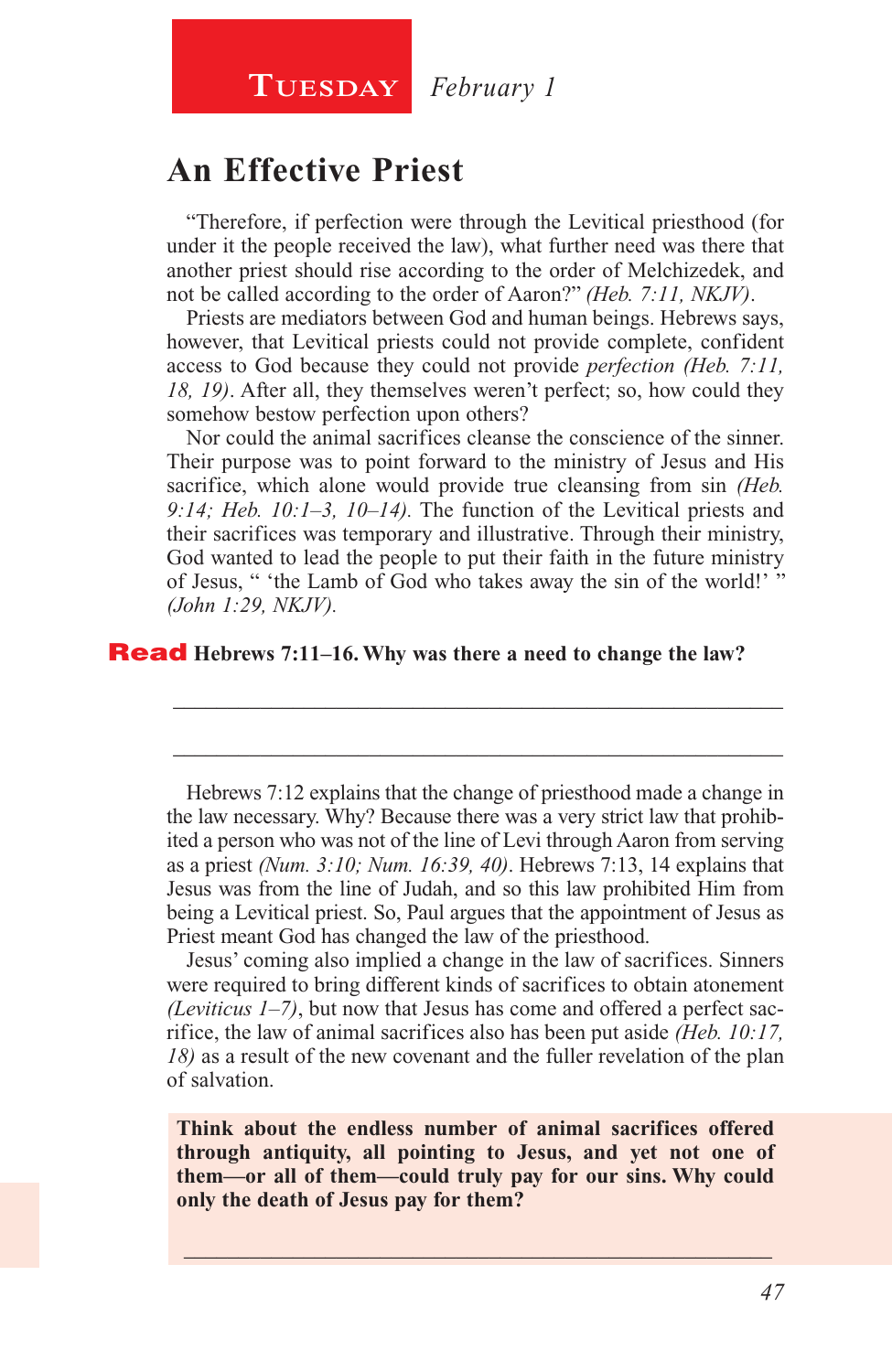**WEDNESDAY** *February* 2

### **An Eternal Priest**

Read **Hebrews 7:16. On what basis did Jesus become priest?**

Jesus received the priesthood on the basis of an indestructible life and because He holds an eternal ministry. The implication of these facts is astounding. It means that Jesus' ministry will never be surpassed or outclassed. Jesus saves completely, eternally, "to the uttermost" *(Heb. 7:25)*. The salvation that Jesus provides is total and final. It reaches the innermost aspects of human nature *(Heb. 4:12, Heb. 9:14, Heb. 10:1–4)*. Jesus' intercession before God involves all the benefits granted under the new covenant.

\_\_\_\_\_\_\_\_\_\_\_\_\_\_\_\_\_\_\_\_\_\_\_\_\_\_\_\_\_\_\_\_\_\_\_\_\_\_\_\_\_\_\_\_\_\_\_\_\_\_\_\_\_\_\_\_

\_\_\_\_\_\_\_\_\_\_\_\_\_\_\_\_\_\_\_\_\_\_\_\_\_\_\_\_\_\_\_\_\_\_\_\_\_\_\_\_\_\_\_\_\_\_\_\_\_\_\_\_\_\_\_\_

It includes much more than the forgiveness of sins, too. It implies putting the law in our hearts, making us new people in Him, and leading us to the dissemination of the gospel to the world *(Heb. 8:10–12)*. As one with God and with human beings, He represents us before the Father. As One who offered His life as a sacrifice, Jesus has unwavering favor before God.

\_\_\_\_\_\_\_\_\_\_\_\_\_\_\_\_\_\_\_\_\_\_\_\_\_\_\_\_\_\_\_\_\_\_\_\_\_\_\_\_\_\_\_\_\_\_\_\_\_\_\_\_\_\_\_\_

\_\_\_\_\_\_\_\_\_\_\_\_\_\_\_\_\_\_\_\_\_\_\_\_\_\_\_\_\_\_\_\_\_\_\_\_\_\_\_\_\_\_\_\_\_\_\_\_\_\_\_\_\_\_\_\_

#### Read **Hebrews 7:22. What is Jesus in relation to the new covenant?**

Jesus is the surety of the new covenant because God swore an oath that Jesus would be a priest "forever" *(Heb. 7:21)*. It is very easy to fail to understand the importance of this oath. Paul already had referred to the oaths God made to the desert generation and to Abraham *(Heb. 3:7–11, Heb. 6:13–15)*. The difference between those oaths and the oath that God has sworn to the Son is that those oaths were made to mortal human beings. Oaths stay in force as long as the beneficiaries are alive. God's oaths to the desert generation and to Abraham were binding as long as there was a desert generation and there were descendants of Abraham *(see Gal. 3:29)*.

In the case of the Son, however, whose life is "indestructible," the oath God made to Him will be binding forever. A person who stood in surety or guarantee of another was liable to the same penalties as the person for whom he stood in surety, including death. Yet, the Father established Jesus as a guarantee to us that He will not default on His promises. That's how certain we can be of the salvation that we have been given in Jesus.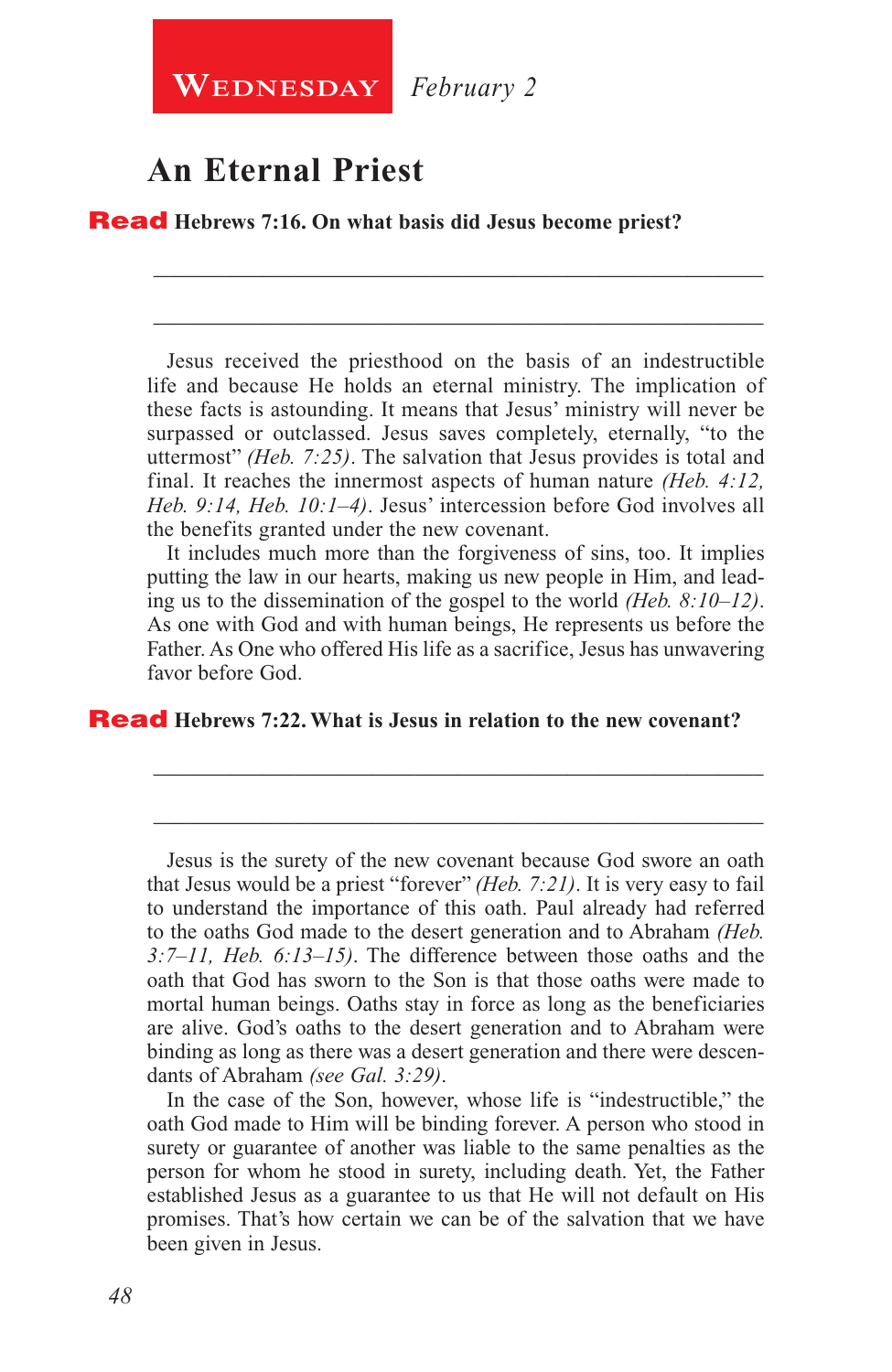### **A Sinless Priest**

Read **Hebrews 7:26. What are the five characteristics of Jesus in this passage?**

Jesus was "holy." This means that Jesus was without fault in relationship to God *(Heb. 2:18; Heb. 4:15; Heb. 5:7, 8)*. The Old Greek translation of the Old Testament used the same Greek term to designate those who maintain their covenant relationship with God and with others.

\_\_\_\_\_\_\_\_\_\_\_\_\_\_\_\_\_\_\_\_\_\_\_\_\_\_\_\_\_\_\_\_\_\_\_\_\_\_\_\_\_\_\_\_\_\_\_\_\_\_\_\_\_\_\_\_

\_\_\_\_\_\_\_\_\_\_\_\_\_\_\_\_\_\_\_\_\_\_\_\_\_\_\_\_\_\_\_\_\_\_\_\_\_\_\_\_\_\_\_\_\_\_\_\_\_\_\_\_\_\_\_\_

Jesus was "undefiled." He remained pure and untouched by evil, despite being tempted in "all points" *(Heb. 4:15, Heb. 2:18)*. Jesus' perfect sinlessness is important for His priesthood. The old covenant stipulated that sacrificial victims had to be "without blemish" to be acceptable to God *(Lev. 1:3, 10, etc.)*. Jesus' perfect obedience during His earthly life made it possible for Him to offer Himself as an acceptable sacrifice to God *(Heb. 9:14)*.

Jesus was "separated from sinners" when He ascended to heaven. The Greek verb tense suggests that this is a present state for Jesus, which began at a specific point in time. Jesus endured hostility from sinners during His earthly life, but He was victorious and then was seated at the right hand of God *(Heb. 12:2, 3).* Jesus also is "separate from sinners" in that He was perfectly sinless *(Heb. 4:15)*.

Jesus was "exalted . . . above the heavens" *(ESV).* It means that Jesus has been exalted above everything there is and, therefore, He is one with God. In the Psalms, God is the One who is "exalted above the heavens" *(Ps. 57:5, 11; Ps. 108:5)*.

Jesus was fully human, but He was not a sinful human being, as we are *(Heb. 2:14–16, Heb. 4:15)*. Jesus is perfect, not simply because He never sinned but because He was not corrupted by sin as we are.

Yet, because He also was fully human, He also is our Example. He shows us how to run the race of life *(Heb. 12:1–4)*. He is the example that we must follow *(1 Pet. 2:21–23)*. Because He is "holy, innocent, unstained, separated from sinners" *(Heb. 7:26, ESV)*, He is our Savior, and we, too, can reflect His character.

**Though Jesus was a human being, like us, He never sinned. How do we wrap our minds around this amazing thought? Think about just how holy He must be! Why, then, should the promise of His holiness being credited to us by faith help assure us of salvation?**

\_\_\_\_\_\_\_\_\_\_\_\_\_\_\_\_\_\_\_\_\_\_\_\_\_\_\_\_\_\_\_\_\_\_\_\_\_\_\_\_\_\_\_\_\_\_\_\_\_\_\_\_\_\_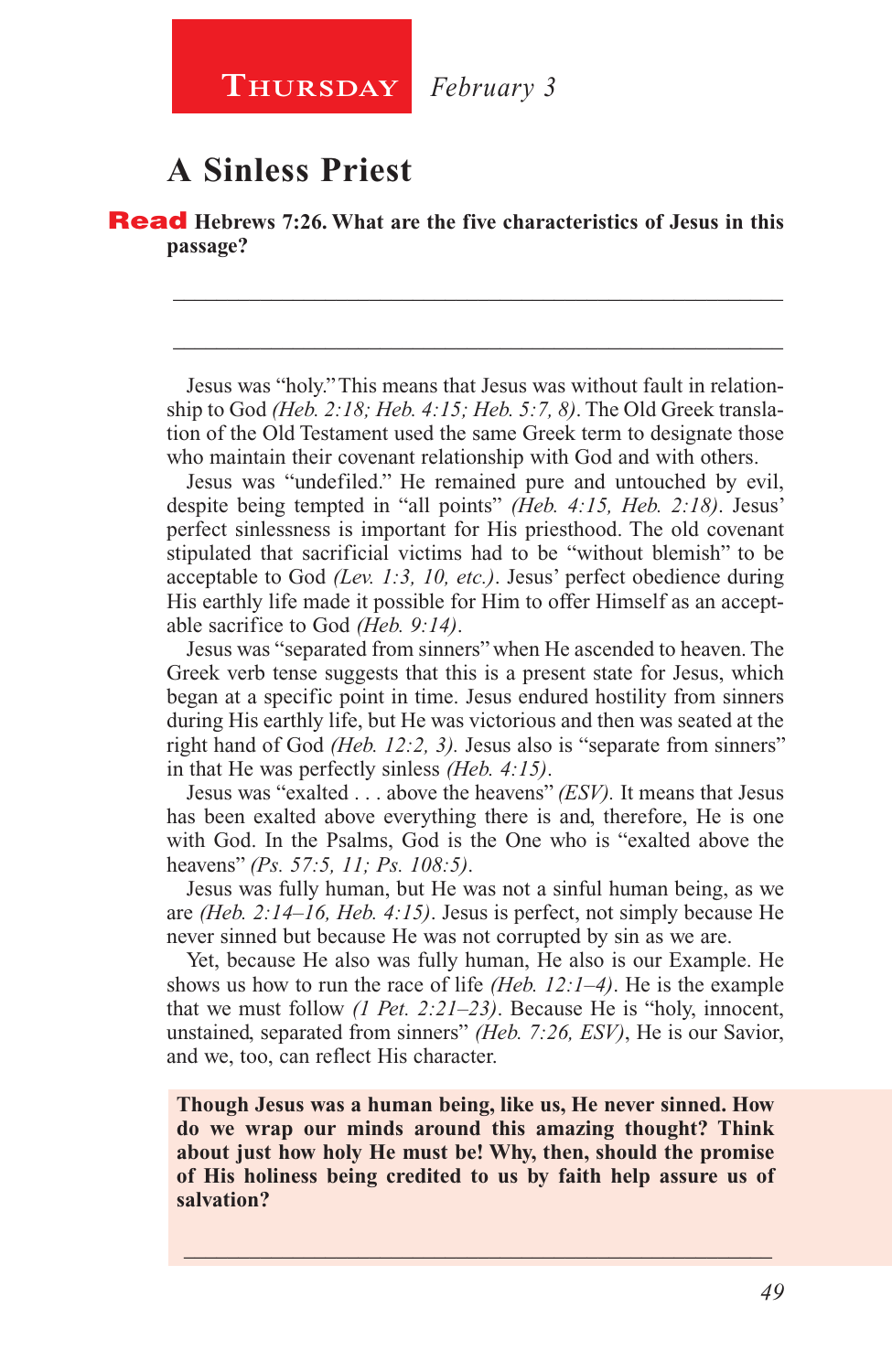## **FRIDAY** *February* 4

**Further Thought:** "Christ is watching. He knows all about our burdens, our dangers, and our difficulties; and He fills His mouth with arguments in our behalf. He fits His intercessions to the needs of each soul, as He did in the case of Peter. . . . Our Advocate fills His mouth with arguments to teach His tried, tempted ones to brace against Satan's temptations. He interprets every movement of the enemy. He orders events."—Ellen G. White, *The SDA Bible Commentary*, vol. 7, p. 931 (letter 90, 1906).

"It was Satan's purpose to bring about an eternal separation between God and man; but in Christ we become more closely united to God than if we had never fallen. In taking our nature, the Saviour has bound Himself to humanity by a tie that is never to be broken. . . . This is the pledge that God will fulfill His word. 'Unto us a child is born, unto us a son is given: and the government shall be upon His shoulder.' God has adopted human nature in the person of His Son, and has carried the same into the highest heaven. It is the 'Son of man' who shares the throne of the universe. It is the 'Son of man' whose name shall be called, 'Wonderful, Counselor, The mighty God, The everlasting Father, The Prince of Peace.' Isaiah 9:6. The I AM is the Daysman between God and humanity, laying His hand upon both. He who is 'holy, harmless, undefiled, separate from sinners,' is not ashamed to call us brethren. Hebrews 7:26; 2:11. In Christ the family of earth and the family of heaven are bound together. Christ glorified is our brother. Heaven is enshrined in humanity, and humanity is enfolded in the bosom of Infinite Love."—Ellen G. White, *The Desire of Ages*, pp. 25, 26.

### Discussion Questions:

 **The first quotation above says, "He [Jesus] fills His mouth with arguments in our behalf." What does that promise mean to you? Think about what this teaches us about God's love for us. Why is this idea so encouraging? Why do we need someone arguing in our behalf?**

**2** The second quotation above says that "in Christ we become **more closely united to God than if we had never fallen." What does that mean? How can we experience that closeness, and what comfort can you draw from that experience? In class, describe what this closeness means and what it is like to experience it. How do His "arguments in our behalf" help us have this experience?**